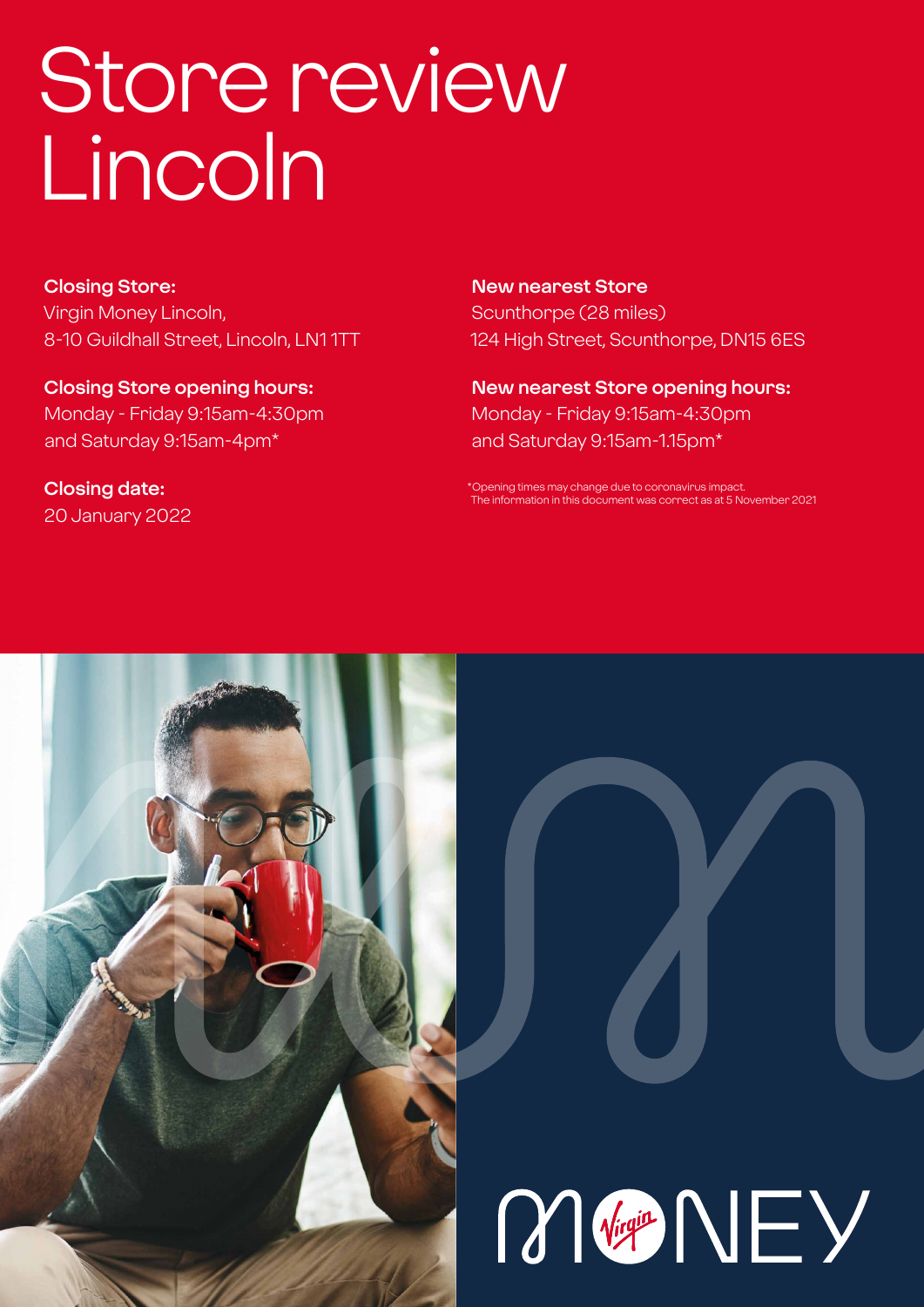# Summary of discussions

This Store review shares the outcome of discussions following the closure announcement for Lincoln Store. It also contains our contact information if you have any questions or need help before or after the Store closes.

Since the closure announcement, we've been speaking to customers and local stakeholders to find out how we can limit the effects of this closure as much as possible. This has included reaching out to vulnerable and potentially vulnerable customers to offer additional support.

### Why we're closing your Store

More and more customers are taking advantage of our digital services and only visiting Stores when they want to discuss a significant life event. Between April 2019 and July 2021 we've seen digital registrations increase from 48.7% to 57.6% across our personal customers, and daily internet banking and mobile app logins are up 66%.

It's important to balance investment in digital services with making sure our Store network continues to meet the needs of our customers. This means that we've made the difficult decision to close a number of Stores.

This decision has been reached after considerable thought and analysis which includes input from local management.

Our Stores will continue to be a really important part of what we do and we've recently refreshed and revitalised them now that we're one Virgin Money brand.

### Just so you know

When we announced the Lincoln Store was closing, we published an impact assessment. This provided more information on why we made the decision and ways in which customers could continue to make the most of our banking services. Head to **virginmoney.com/store-closures** or ask in Store to find out more.

# Feedback from customers and local stakeholders

### Customer feedback

Some customers have raised concerns over the closure of the Store and we have received a total of 0.04% complaints on the closure per customers mailed. We've been speaking to them about their personal circumstances and providing information on ways to continue to bank with us. We're confident that the transfer of accounts to the new Store will be smooth and there are alternative ways to bank with us locally or by using our digital services. These include:

- > Should a customer wish to use a Store for general advice or to discuss a product, Scunthorpe Store is 28 miles away and there are a further 3 Stores within 38 miles.
- > There are other ATMs in the area that are free to use.
- > Our mobile, internet and telephone banking facilities allow customers to do most day-to-day tasks, like balance checks, viewing transactions, transferring money between accounts, paying bills and cancelling / amending regular payments. Customers can even pay in a cheque on the go.
- > Customers are also able to use our mobile app to make external payments in a number of different ways and we're continuing to make our digital banking services bigger and better.
- > The local full service Post Office is located nearby in the Stonebow Centre on Silver Street and provides personal and business customers with an alternative way to do their day-to-day banking transactions, such as cash withdrawals and paying in cash and cheques. Head to **www.postoffice.co.uk/branch-finder** to find other Post Office locations.
- > Customers can get all the information about our products and services, or raise any concerns by calling us on **0800 121 7365**. Our opening times are 7am to 9pm Monday to Saturday and 10am to 5pm on Sundays.

### Stakeholder & community feedback

Some customers have advised that it's not convenient to travel to Scunthorpe for their future banking. We have shared information with these customers on digital banking options and also the day-to-day banking they can complete at the Post Office.

Our Store Manager has visited the local Age Concern premises to advise them of the closure and our planned educational and digital banking sessions.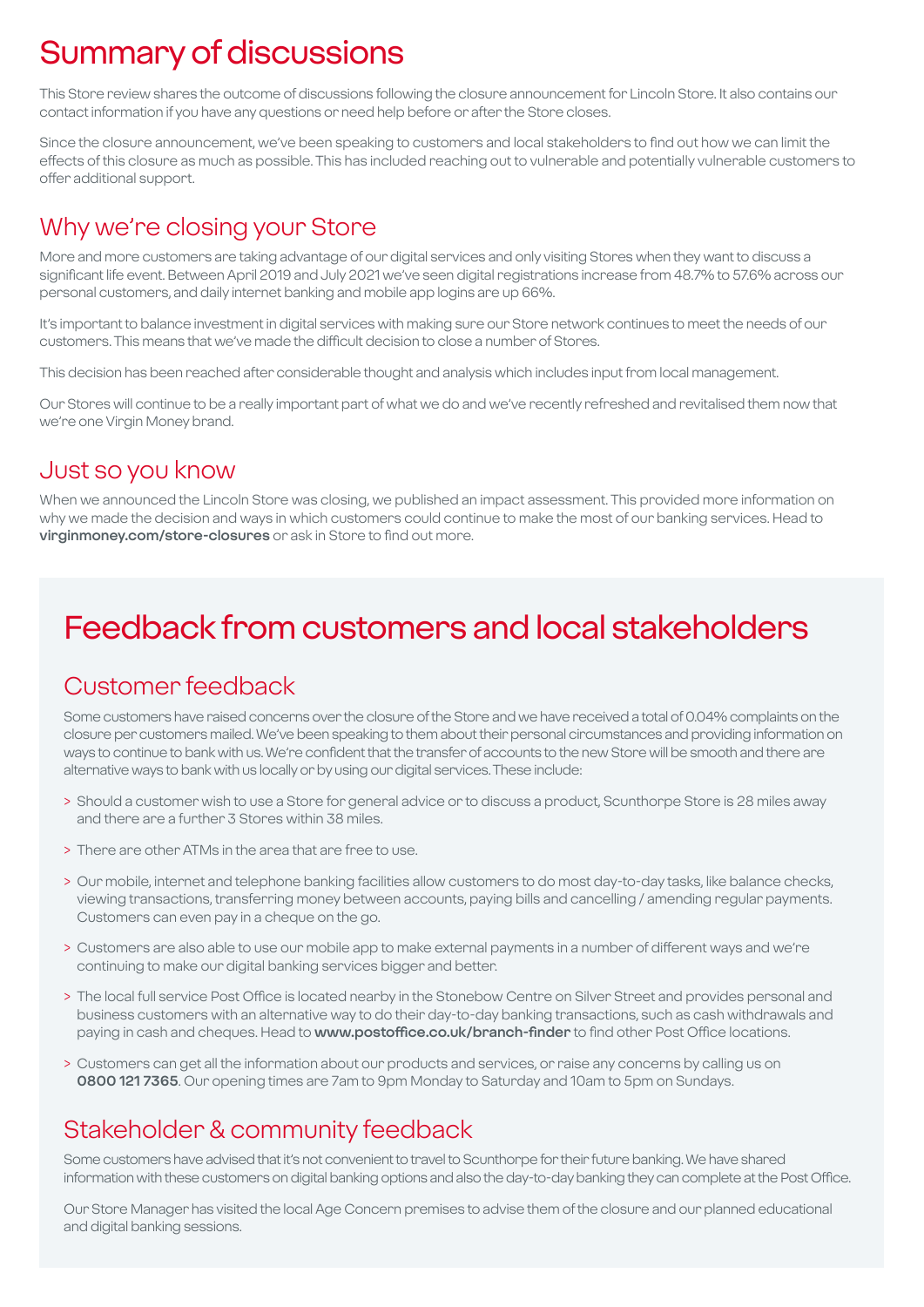### Stakeholder & community feedback continued

We also support Framework and the YMCA with referrals for new bank accounts. We have phoned to make sure they were aware of our closure and alternative options available post closure.

While the local Post Office is close to our Store, some customers have raised concerns regarding the length of queues. We have written to the local Post Office to share these concerns and suggested a meeting to share further information on our Store closure and support needs of our customers.

### Engagement with customers and local stakeholders

| <b>Stakeholders</b>               | <b>Engagement activities</b>      | <b>Additional notes</b>                                                                                                                                                                                                                                                                                                                                                   |
|-----------------------------------|-----------------------------------|---------------------------------------------------------------------------------------------------------------------------------------------------------------------------------------------------------------------------------------------------------------------------------------------------------------------------------------------------------------------------|
| <b>Customers</b>                  | Store posters and leaflets        | Live from 30 September 2021.                                                                                                                                                                                                                                                                                                                                              |
|                                   | Closure details on our<br>website | Available at virginmoney.com/store-closures                                                                                                                                                                                                                                                                                                                               |
|                                   | <b>External media</b>             | Announcement issued to national and local media outlets.                                                                                                                                                                                                                                                                                                                  |
|                                   | <b>Direct mailing</b>             | A letter, 24-hour banking leaflet and Post Office services leaflet sent<br>on 29 September 2021. This was issued to all Store customers and<br>customers regularly using the Store.                                                                                                                                                                                       |
|                                   |                                   | The mailing included info on the Store closure and how to access<br>all the other ways to bank. This provided customers with a minimum<br>12 weeks' notice in line with the UK Finance Access to Banking<br>Standard and Financial Conduct Authority (FCA) Guidance.                                                                                                      |
|                                   | <b>Customer contact</b>           | We're contacting known vulnerable and potentially vulnerable<br>customers, to see what we can do to support their banking<br>needs after the closure. We'll talk to them about their personal<br>circumstances and ways we can help. This may include arranging a<br>meeting with the nearest Store Manager or walking the route to the<br>nearest Post Office with them. |
|                                   |                                   | All customers can attend digital banking sessions either in Store, at<br>a local library or carried out remotely when requested. The Store<br>digital banking sessions are scheduled for 13 October and<br>8 November 2021.                                                                                                                                               |
|                                   |                                   | Corporate Structured Finance and Commercial and Private<br>Relationship Managers will talk to their customers about the closure<br>and make sure they have support in place to meet their banking<br>requirements (e.g. we may be able to set up a cash delivery service<br>for some of our Business customers).                                                          |
| <b>Customer support</b><br>groups | Email                             | Email sent to local Citizens Advice Bureau on 30 September 2021.<br>Email sent to local Chamber of Commerce on 30 September 2021.<br>Email sent to Age UK local group, RNIB and FSB regional team on 30<br>September 2021.                                                                                                                                                |
| <b>Politicians</b>                | Email / letter                    | Email issued to local MP on 29 September 2021 and local<br>Councillors 30 on September 2021.                                                                                                                                                                                                                                                                              |
| Post Office                       | <b>Meetings</b>                   | Following discussions of the closure with the Post Office, they're<br>contacting the nearest three Post Office branches to each closing<br>Store. This is to make sure they're aware of the closure and supplied<br>with extra pay-in envelopes.                                                                                                                          |